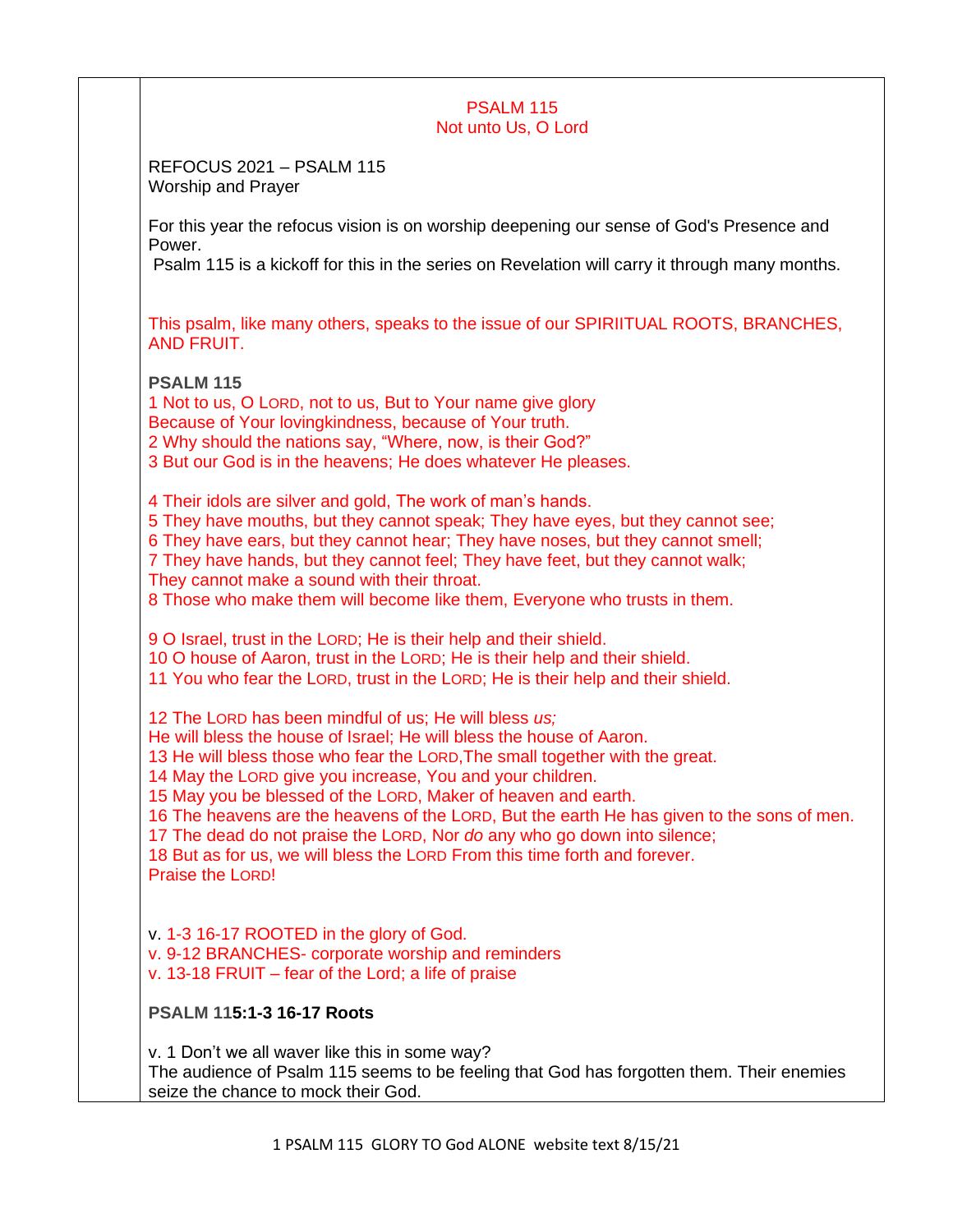Notice what concerns the Psalmist in this time of distress – the honor and glory of God. IS THIS HOW WE PRAY? Is it OUR FOCUS? This Psalm helps us re-center our spiritual GPS.

This prayer is good during distress or if you will be in the future (and you will be.) It's how we reboot our spiritual hearts when we get the idolatry virus.

This is where the daily struggle is – keeping our eyes and hearts on God. This is at the heart of the  $1<sup>st</sup>$  Commandment – No other gods before me and the GREAT COMMANDMENT – "love the Lord your God with all your heart, soul, mind, and strength."

These commandments are FIRST AND GREAT because they are FOUNDATIONAL. The Biblical life of faith is built on those commandments. "Love your neighbor as yourself" is built on "Love God first".

1 Jn 5:2 By this we know that we love the children of God, when we love God and observe His commandments. 3 For this is the love of God, that we keep His commandments; and His commandments are not burdensome.

Matt 6:33 Seek ye first the kingdom of God."

That's the goal; the ideal. If we're honest, we know we aren't ideal all the time. When we crash and fail, then we can do one of two things:

- 1- Redouble our efforts to polish our resume before God; try harder to do better to work our way back into God's favor. HOW DOES THAT WORK FOR US? It is spiritually exhausting and relationally destructive. The accuser tells us that it's never enough, so try harder. Or he lies and says, 'It's all good. God really expects too much. Relax and take it easy." It is relationally destructive because the only way that we'll feel good about our resume is by comparing ourselves to others- quietly or out loud. We become resentful or filled with pride.
- 2- The other and better option is to hide ourselves in the righteousness of Christ. That is the movement of faith.

When we see our own fickleness, we must and CAN run to Christ to repent and experience forgiveness, which is ours because of God's lovingkindness ('hesed').

The throne of grace is always available. We should never go to God based on our own good works; we should never stay away from him because of our own bad works. (Jessica Thompson The Sinner/Saint Devotional p.18)

The GOOD NEWS of scripture is that through faith alone in Christ alone we are covered with the righteous of Christ.

It is His grace and forgiveness that is part of His Glory and is why we should revere Him. Ps 130

3 If You, LORD, should mark iniquities, O Lord, who could stand?

4 But there is forgiveness with You, That You may be feared.

1 Not to us, O LORD, not to us, But to Your name give glory Because of Your lovingkindness, because of Your truth

This verse expresses the core of biblical faith – Glory to God alone. Glory is a term that means "weightiness, worth, value, significance, splendor and honor."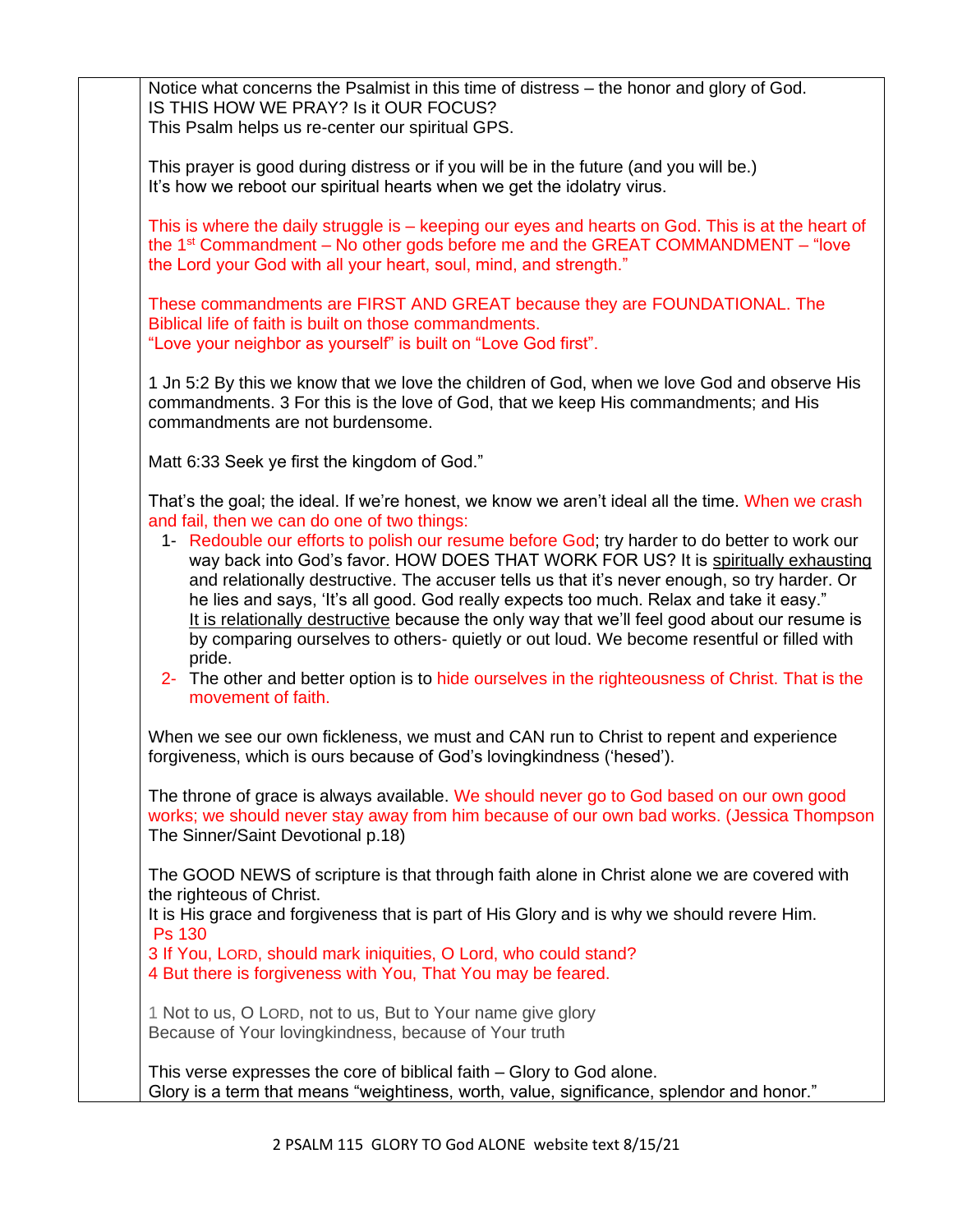"God's glory can be defined as the otherworldly divine transcendence that dwarfs our position as creatures before the Creator. It speaks to the weight and worth of God. It encompasses the full panorama of the supremacy and unity of his divine attributes…This directs us to a world that is radically God-centered… Scott Christensen

<https://www.crossway.org/articles/j-i-packer-on-the-hub-of-christian-life/> *There can be no genuine or transformative holiness in life until a person has for his primary and ultimate aim the glory of God alone.*

That rubs us the wrong way. We want glory for ourselves, which is why Phil 2 says,3 Do nothing from selfishness or empty conceit= "vain glory". The flesh / old nature is characterized by 'glory hunger.'

At the root of the fall was the desire to be like God, and that desire lives on in all of us today in various ways. Some ways are secret and don't get much notice. Others are out there and are clearly seen, if we have the eyes to see.

 EX: the current "identity" hot button in our culture is one example. It is often called "identity politics", but it is rooted in theology. Politics is downstream from culture, and culture is downstream from THEOLOGY.

Without even knowing it, I think the "identity" issue is an expression that says, "I want to be the sovereign one and identify myself how I want, and I demand that all others go along with me."

Intentionally or unintentionally, it is a mindset that says, "Not to you, O LORD, but to me and my name give glory."

That self-centered view is the essence of the spirit of the age and of the strategy of the ungodly beasts of Revelation 13

This shows a lack of awareness of our own status as creatures – we are made and defined by God's will and His design. WE ARE NOT SOVEREIGN to define ourselves. While this is not the only example of our desire to be God, it is the current one that has the combined lobbying power of media, government, academia, and entertainment behind it.

The anti-dote to the sovereign self, here in Psalm 115 and in Revelation, is to get a proper view of God on the throne. THIS IS HOW WE STAY ROOTED in God. v. 2-3

2 Why should the nations say, "Where, now, is their God?"

3 But our God is in the heavens; He does whatever He pleases.

Do we know with our hearts and heads that all glory goes to God, that He is in the heavens, and He does what He pleases? Do we acknowledge that we wouldn't want it any other way?

This issue of verse 3 isn't one of "Reformed vs non-Reformed or Calvinist or Baptist or Methodist etc"

This is an issue of THEIST vs non-theist / atheist.

If God is not sovereign over all things and free to do as He pleases, then he is not God.

## **v. 4-8 Such 'gods' are like the weak helpless idols of v. 4-8**

The sad truth is that we become like what we worship. All the idols of man lead to a form of spiritual slavery.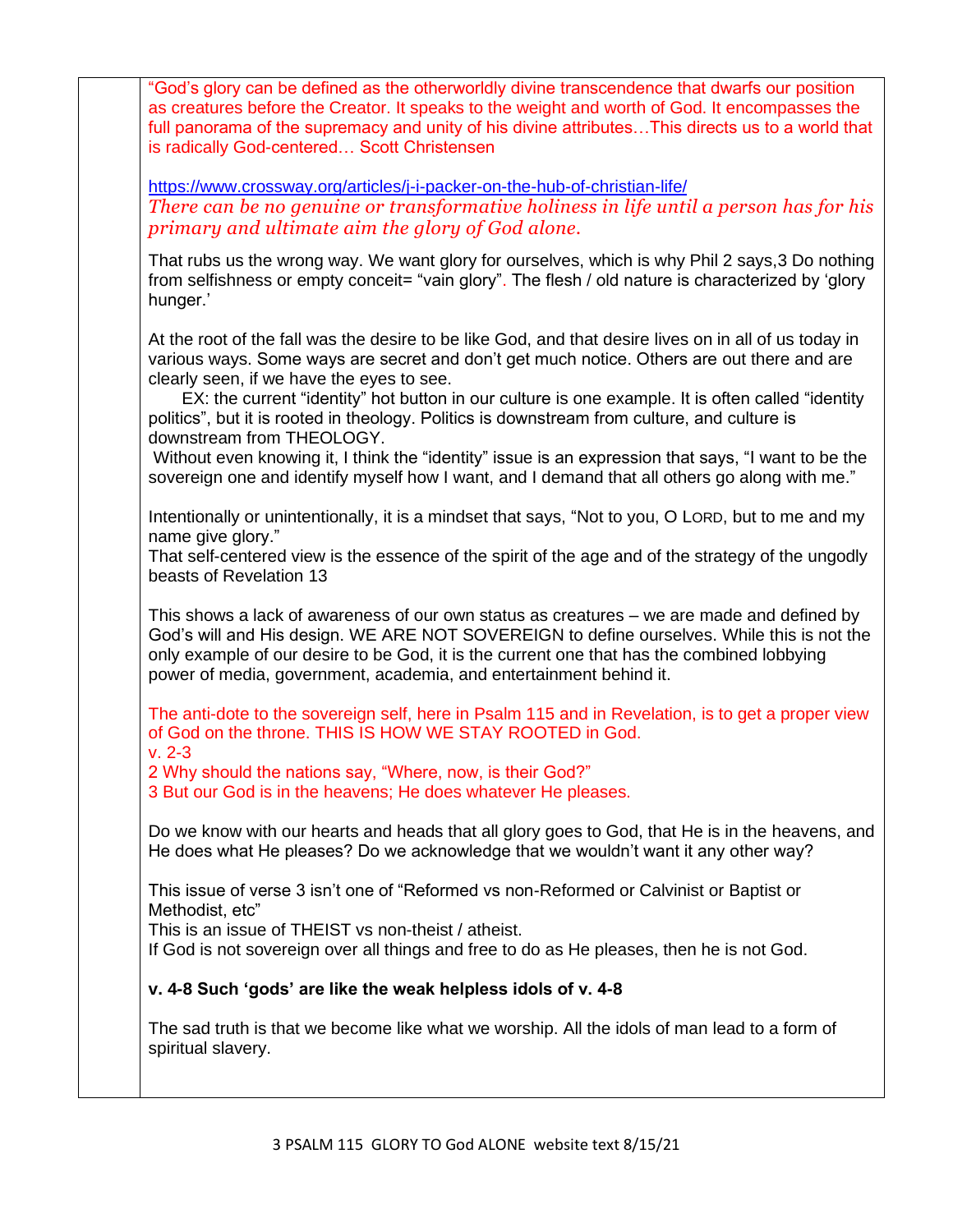Something Wicked This Way Comes – secret wishes are granted by the mysterious Mr. Dark, and the people lose their souls in obtaining what they desired. *We don't have idols, Idols have us;* yet they really have no power to deliver what they promise.

EX: current pagan idolatry – Mohler briefing<https://albertmohler.com/2021/08/06/briefing-8-6-21> Paganism is a direct refutation of Christianity. And by that, I mean, it's a refutation of Christianity as an overarching worldview, particularly in the distinction between the Creator and the creation. That is the most fundamental of all the distinctions that come in the flow of biblical history and in the biblical revelation.

Paganism, in its modern do-it-yourself version is a form of trying to recreate some kind of earth worship. It's also very much associated with pantheism. That's the view that the earth is god or divine in some sense, or panentheism, which rejects the separation between God and creation. … We should note that this kind of paganism, it's making its way into some mainline Protestant circles. The Massachusetts Review, based in Cambridge, ran a story about the ordination of some cherry trees….

The report in The Massachusetts Review included these words spoken at the ordination ceremony. "We are here today to ordain these seven venerable Kwanzan cherry trees that the city currently plans to cut down, …and in addition to these seven, the three younger trees on the end of the block have said that they would like to be ordained, too. The ordination ceremony will ordain these seven Japanese cherry trees as Soto Zen priests. " [Ordination of the Cherry Trees | Mass Review](https://www.massreview.org/node/9862)

This has resonance with what we'll see in Revelation ch 13, one day.

Theology has consequences; bad theology leads to idolatry and spiritual slavery.

In the midst of darkness, the scripture is a light to our path.

Rick Gamache says this about the Psalms…

In the midst of the forest of real life, which sometimes grows thick and dark and frightening as we hike along, and we find ourselves stumbling along, hoping for a beam of light to break through the trees so we can find the path again, these songs cut a path that takes us to God and reveals him once again to us and teaches us how to respond to him and how to worship him even where it *seems* he does not dwell."

## **v. 9-12 BRANCHES- corporate worship and reminders**

The Psalmist is NOT ALONE IN THIS. His spiritual branches extend to the community of faith – the House of Israel, the house of Aaron. They signify the entire community.

Trust in the LORD – Yahweh ; He is their help (ezer). SIDE NOTE: THE same word used in Gen 2:18 when God made woman, Eve, as an "ezer" for Adam. Another sermon, but wives, you are given a role designation that in a specific way parallels that of God himself. You are in good company. This is no small place of honor and distinction. END OF SIDE ROAD

12 The LORD has been mindful of us; He will bless *us"; This is one of the truths that we are to use in corporate encouragement.* 

A key part of 'one anothering' is to build each other up in the faith with the promises and character of God.

**v. 11, 13-18 FRUIT – fear of the Lord; a life of praise**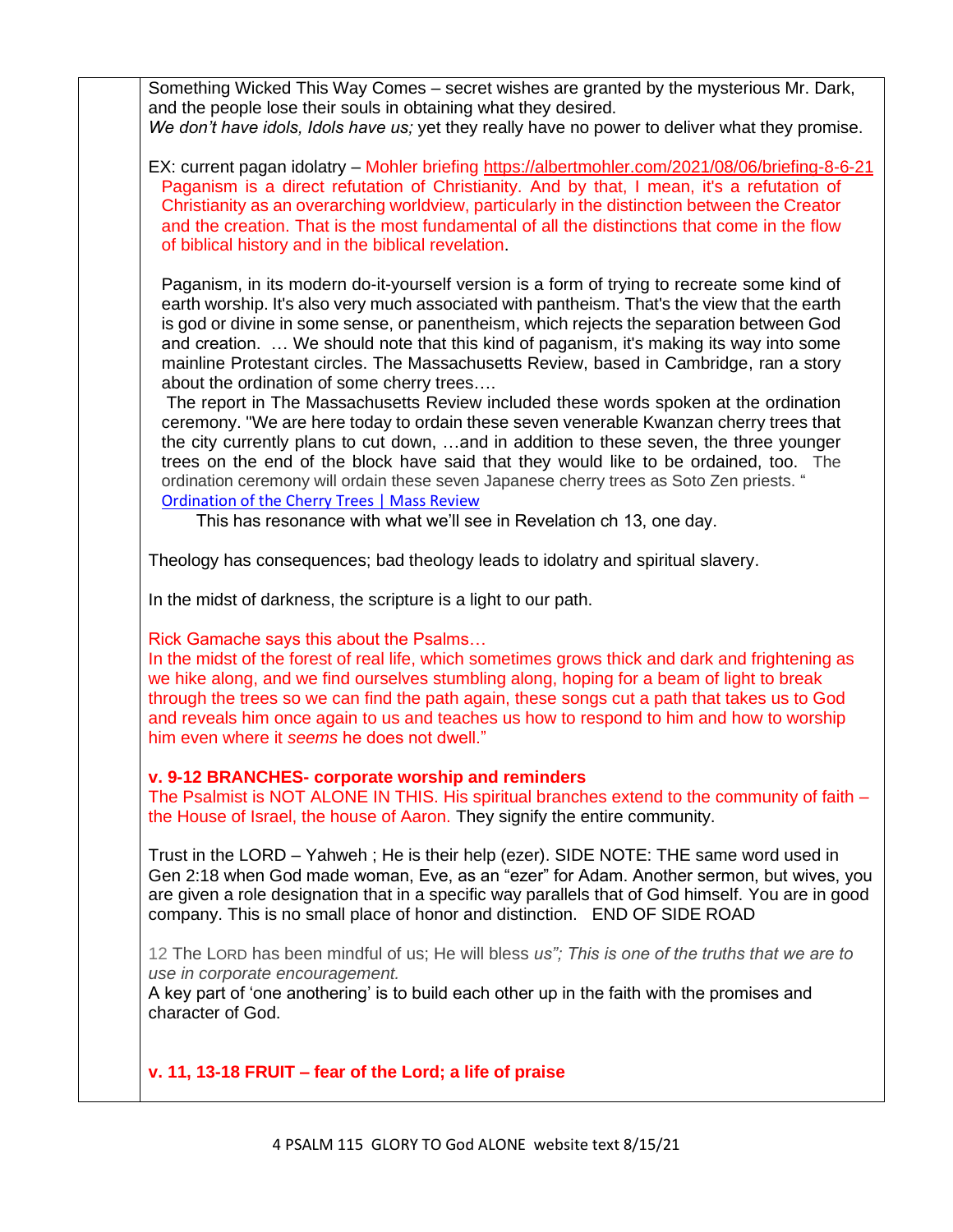11 You who fear the LORD, trust in the LORD; He is their help and their shield.

There is a reciprocal relationship between being rooted in God and bearing fruit, such as the fear of the Lord. Being God centered leads to a proper fear or reverence for God, and reverence for God leads to being God-centered. It's a chicken and the egg situation.

WHEN YOU DON'T FEEL LIKE TRUSTING God…?

"If you ask, 'Why is this or that happening?' no light may come, for 'the secret things belong to the Lord our God' (Deu. 29:29); but if you ask, 'How am I to serve and glorify God here and now, where I am?' there will always be an answer." J.I. Packer "Trust in the Lord."

The Psalmist prayer and expectation was that "blessing" would come from the God of Heaven and earth.

 One sign would be "increase" from God. It was His pattern to bless Israel so that the nations might see and turn to Him. PSALM 67

God be gracious to us and bless us, *And* cause His face to shine upon us— Selah **[2](https://biblehub.com/psalms/67-2.htm)**That Your way may be known on the earth, Your salvation among all nations.

While we do experience blessings and increase in VARIOUS ways and days in our lives, Jesus gives a fuller paradigm of "blessedness" in Matt 5

"Blessed are the poor in spirit, for theirs is the kingdom of heaven.

4 "Blessed are those who mourn, for they shall be comforted.

5 "Blessed are the meek, for they shall inherit the earth.

6 "Blessed are those who hunger and thirst for righteousness, for they shall be satisfied.

7 "Blessed are the merciful, for they shall receive mercy.

8 "Blessed are the pure in heart, for they shall see God.

9 "Blessed are the peacemakers, for they shall be called sons of God.

10 "Blessed are those who have been persecuted for the sake of righteousness, for theirs is the kingdom of heaven.

11 "Blessed are you when people insult you and persecute you, and falsely say all kinds of evil against you because of Me.

12 Rejoice and be glad, for your reward in heaven is great; for in the same way, they persecuted the prophets who were before you.

In Christ, we are blessed with every spiritual blessing in the heavenly places. The blessings we have in Christ transcend the material blessings that OT SAINTS would have expected.

We are to sink our ROOTS in God and the heavenly blessings of Christ and his kingdom, ALL FOR HIS GLORY, not ours.

Meditate on the grace of God and the promises and blessings of the gospel. Meditate on the glory of God to be revealed when Christ returns.

Make the glory of God your balm and anchor in times of trial and when you are reviled for the name of Christ.

Our REFOCUS for 2021 is on the Glory of God and the reality of His presence and power.

Here is a glorious irony: